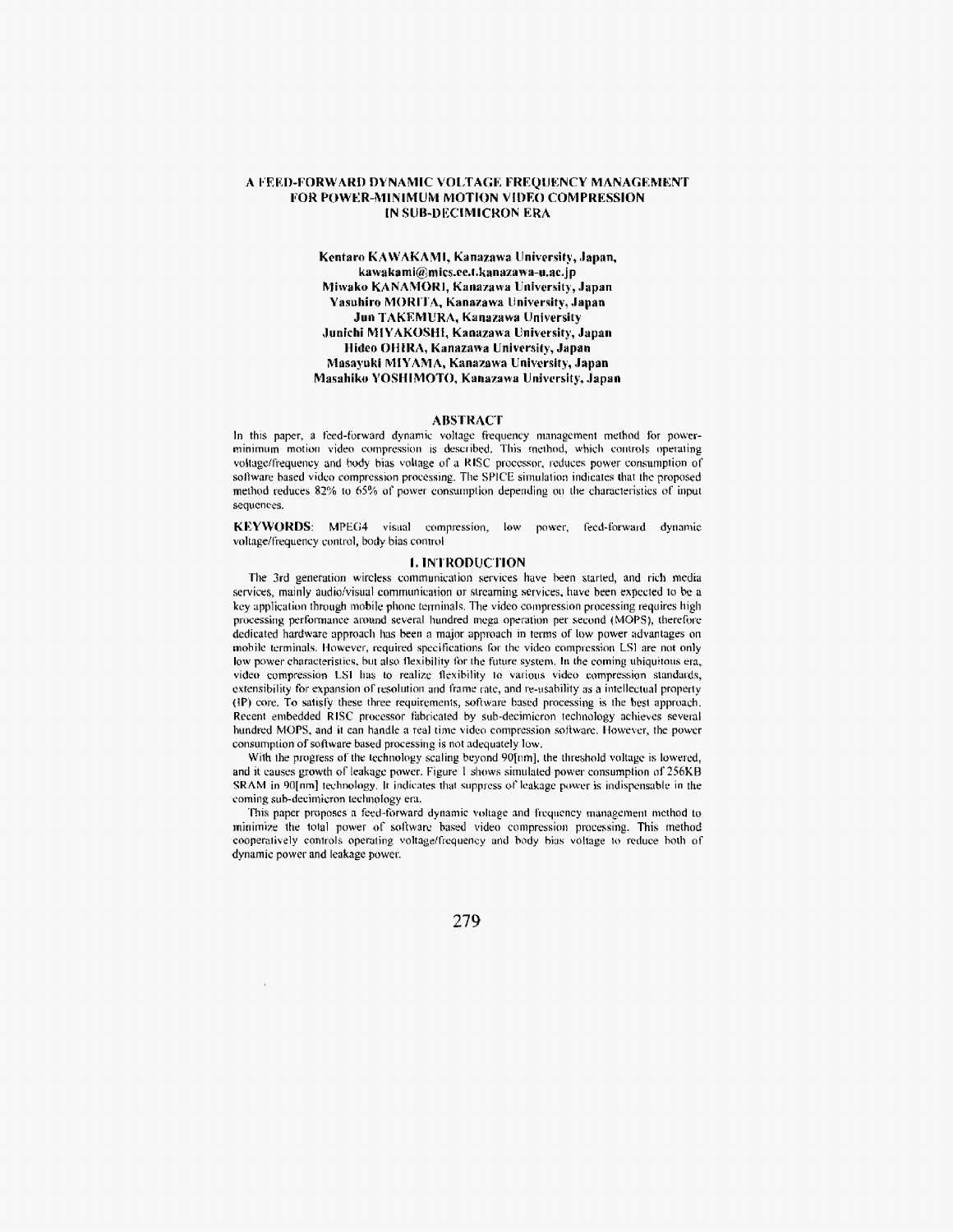# 2. POWER CONSUMPTION OF 32BITS RISC PROCESSOR IN 90NM **TECHNOLOGY**

In sub-decimicron technology, both of subthreshold leakage power and dynamic power should be taken into account. A V<sub>ibl</sub>-hopping scheme  $\{1\}$  and V<sub>hb</sub>-hopping scheme  $\{2\}$  was proposed to reduce the dynamic power and the leakage power, respectively. These schemes dynamically controls operating voltage or body bias voltage in association with operating frequency. Considering the reduction of total power consumption including both of the dynamic and the leakage power, excessive hopping down of  $V_{dd}$  to reduce the dynamic power increases the leakage power. The scaling down of  $V_M$  degrade the operating frequency, therefore the body bias voltage has to be controlled toward lowering the threshold voltage to compensate the operating frequency. It results in the increase of the leakage power. For this reason, balancing the supply voltage and the body bias voltage is desirable to minimize the total power consumption [3].

Figure 2 shows the block diagram of the example of 32bits RISC processor to implement software video compression, which has a 32bits data-path, 16KB data-cache (D-cache), 16KB instruction-cache (I-cache), 256KB internal SRAM, DMA controllers, peripherals and so on. Figure 3 shows simulated power consumption of the RISC processor. "Common Design Rules for 0.1 micron" recommended by Semiconductor Technology Academic Research Center (STARC) are used as the SPICE model of a 90[nm] process technology. The toggle rate of logic portion is set to 15[%]. The accessing rate of the D-cache, the 1-cache and the internal SRAM are set to 50[%], 90[%] and 13[%], respectively. These values are estimated by the HDL (hardware description language) level simulation with MPEG4 visual compression software.

Power consumption values obtained from the SPICE simulation are plotted in Fig. 3. The values besides the plotted points represent the NMOS body bias voltage  $(V_{bbn})$  or operating frequency. PMOS body bias voltage is always set to  $V_{dd} - V_{bbn}$ . There are eight lines in Fig. 3. The five broken lines represent the operating voltage-power consumption characteristics under the constant operating frequency of 50, 100, 150, 200 and 250[MHz]. In these lines,  $V_{bbx}$  is modified to compensate degradations of operating frequency. Three continuous lines represent the power of the RISC in case of the V<sub>dd</sub>-hopping scheme, the V<sub>bb</sub>-hopping scheme and the V<sub>dd</sub>-V<sub>bb</sub>-hopping scheme.

The simulation results indicates that 0.7[V] operating voltage is needed for 250[MHz] at  $V_{bba}$ =0[V], which is required for real time MPEG4 video compression @(QCIF, 15[frame/s]). If the V<sub>dd</sub>-hopping or the V<sub>bb</sub>-hopping scheme is applied, the RISC at 50[MHz] operation consumes 5.10 or 3.55[mW]. However, the power minimum conditions exist in the five broken lines. Therefore, balancing both of the  $V_{dd}$  and  $V_{bb}$  (the  $V_{dd}$ - $V_{bb}$ -hopping scheme) results in a further reduction of power.

#### 3. PROCESSING PERFORMANCE FOR MPEG4-VISUAL ENCODING

MPEG4 QCIF 15[frame/s] video compression requires approximately 200-300[MOPS]. However, these values are the average values and high motion sequence requires more performance, and low motion sequence requires less performance. Required performance depends totally on the video sequence activity. Figure 5 shows a block diagram of MPEG4 processing. Shaded blocks in Fig. 5 are the processing function whose performance is affected by video sequence activity. Required performance of motion compensation (MC), Inverse DCT (IDCT), Inverse Quantization (IQ), and variable length coding (VLC) has been influenced according to the characteristics of the video sequence. Each processing is computationally intensive function, and approximately eighty percent of total MPEG4 performance is occupied by MC, IDCT, IQ, and VLC. Consequently, total required MPEG4 processing performance completely varies according to the sequence activity.

# 4. DYNAMIC VOLTAGE/FREQUENCY MANAGEMENT METHOD BY **FORWARD ANALYSIS**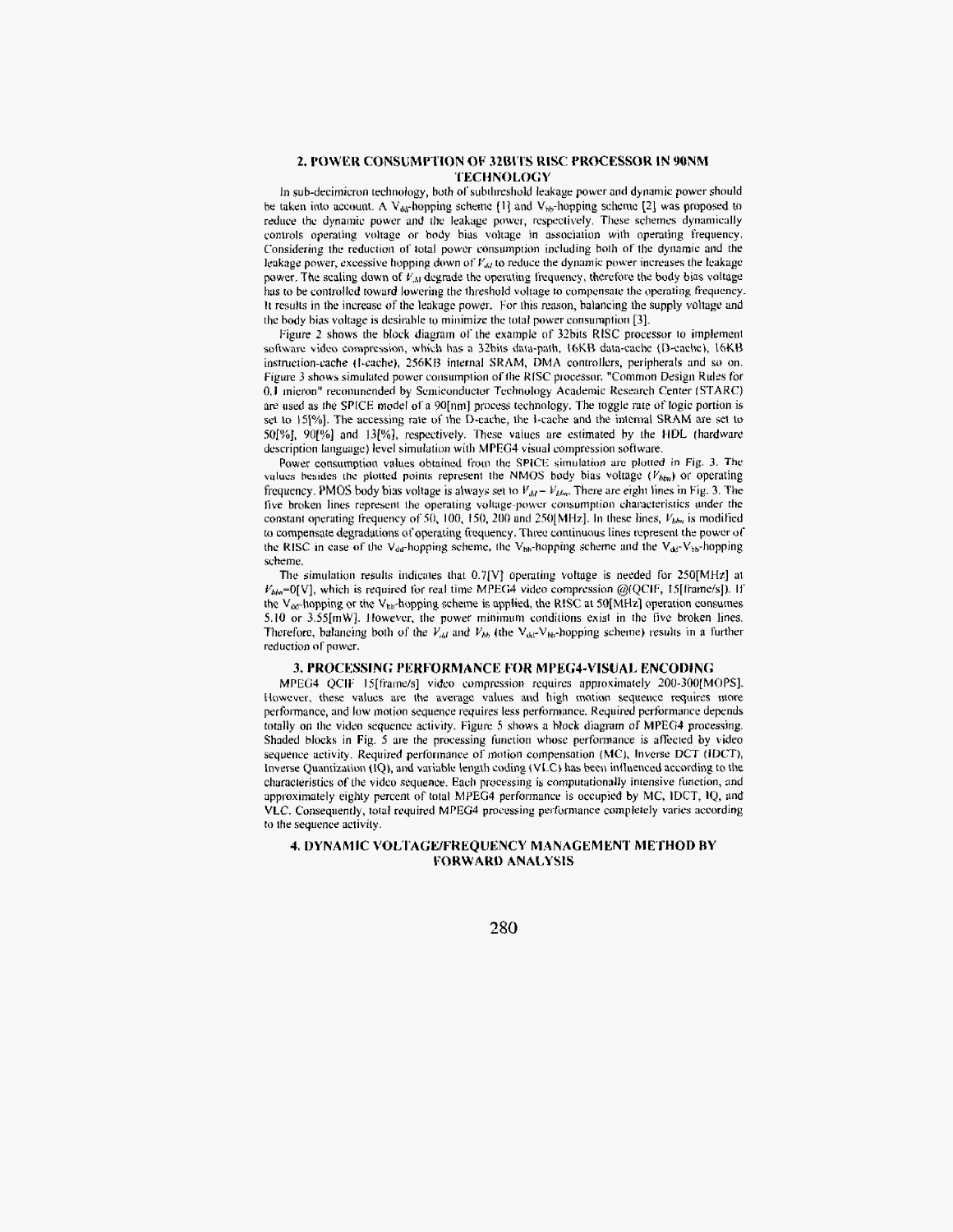As mentioned in Section 3, the required performance of MPEG4 visual compression dynamically changes according to the sequence activity. Also as simulated in Section 2, the operating voltage/frequency management drastically reduces the power of RISC processors. There exist the power minimum  $V_{dd}V_{bh}$  combinations. Combining these characteristics, the proposed feed-forward voltage/frequency management using our unique forward analysis algorithm can minimize the power of the software based MPEG4 visual compression.

#### 4.1 DETAILS OF OUR PROPOSED FEED-FORWARD **DYNAMIC** VOLTAGE/FREQUENCY MANAGEMENT METHOD

A control of feed-forward dynamic management method is show in Fig. 4, and the timing sequence of MPEG4 process adopting the feed-forward dynamic voltage/frequency management method are shown in Fig. 6. MPEG4 visual compression processing using the our proposed method is as follows;

- Prediction of required performance for MPEG4 visual compression per frame using the  $\mathbf{D}$ parameters of motion activity or other parameters.
- Calculation of the required operating frequency  $(F_n)$  from the forward-analysis prediction.  $2<sub>1</sub>$
- Controlling the frequency at predicted value and setting  $V_{dd}$  and  $V_{bb}$  which minimize the  $3)$ power at that frequency.
- 4) Compression of the new frame at the modified voltage and frequency.

The above  $1)$  - 3) processes correspond to the feed-forward dynamic voltage/frequency management method, and it requires only less than 1[MHz] cycle, which is negligible compared to MPEG4 compression. The duration time for voltage and frequency stability after controlling voltage value ("B" in Fig. 6) is micro seconds order which is also negligible comparing to the allocated time for frame (ex. allocated time for a frame in case of 15[frame/s] is 66.7[ms]).

### 4.2 PREDICTION OF REQUIRED PERFORMANCDE BY FORWARD **ANALYSIS**

The forward analysis algorithm predicts future frame processing performance. Table 1 describes the parameters that affect to these processing functions. The forward analysis algorithm predicts the required performance from the following parameters;

- Number of MB block matching :  $N$  $\overline{1}$
- $2)$ Number of valid DCT coefficients: VC
- Number of valid blocks: VB 3)

The parameters of  $N$ ,  $VB$ ,  $VC$  are assumed to be predicted from the following equations respectively;

| $N = a \times N^2 + b \times ABS_r + c \times \Delta Q$ |  |  |
|---------------------------------------------------------|--|--|
|---------------------------------------------------------|--|--|

 $VB = d \times VB' + e \times ABS_{f} + f \times \Delta Q$  $(2)$ 

$$
VC = g \times VC + h \times ABS + i \times \Delta Q \tag{3}
$$

where  $ABS<sub>i</sub>$  is sum of absolute difference of luminance between a current frame and the previous frame,  $N'$ ,  $VB'$  and  $VC'$  are a actual number of MB matching processing times, an actual number of valid blocks, and an actual number of valid DCT coefficients at the previous frame, respectively. To predict  $N$  value, three parameters  $(N', ABS<sub>f</sub>)$  and  $VC$ ) are chosen as affecting parameters.

- $N$ . Video sequences have good correlation between frames. When number of MB matching is large in a frame, it is tended to be large in a next frame.
- $ABS_f$ :  $ABS_f$  indicates the differential between frames, and when  $ABS_f$  is large, then N will be large.
- The increase of  $\Delta Q$  results in the prediction error. The prediction error increases  $\Delta Q$  : the N.

 $VB$  and  $VC$  are also assumed to be predicted from three parameters with the same assumption. Furthermore in this paper, required processing performance for motion compensation processing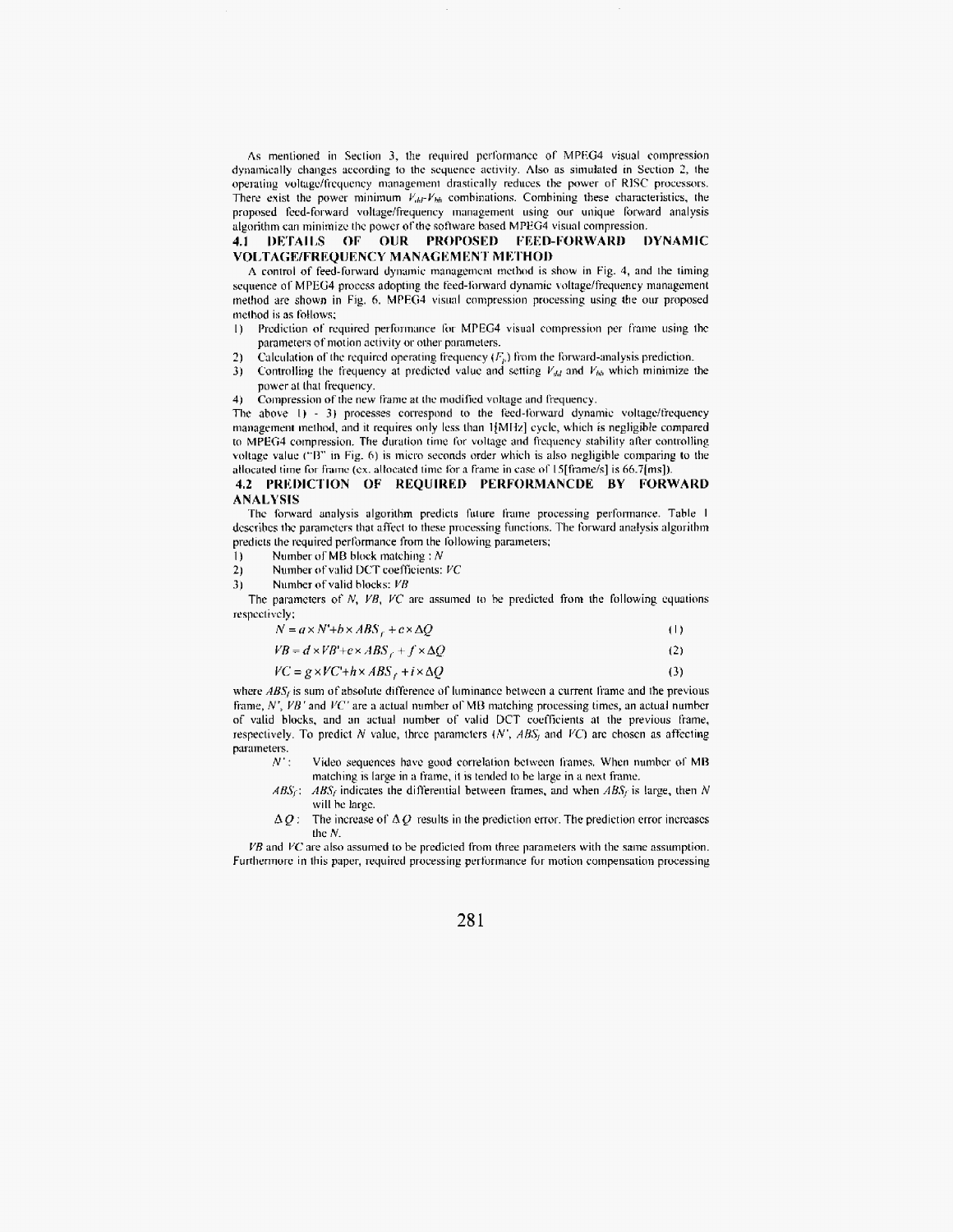$(F_{abc})$ , IQ processing  $(F_{ia})$ , IDCT  $(F_{iik})$ , VLC  $(F_{ik})$  are assumed to be predicted from the following equations respectively,

$$
F_{\text{inc}} = j + A \times N \tag{4}
$$

$$
F_{iq} = k + B \times VC \tag{5}
$$

$$
F_{\text{att}} = I + C \times V \cdot B \tag{6}
$$

$$
F_{\rm vir} = m + D \times VC \tag{7}
$$

where A is processing performance for a MB matching, B is processing performance for a IQ processing,  $C$  is processing performance for a IDCT processing,  $D$  is processing performance for a VLC processing, and *j*, *k*, *l*, *m* are constant parameters. Total required performance  $F_p$  is ;

$$
F_{\rm p} = F_{\rm age} + F_{\rm to} + F_{\rm det} + F_{\rm ele} + F_{\rm orders}
$$
 (8)

where  $F_{other}$  is rest of MPEG4 processing. Substituting Eq. (1) - (7) to Eq. (8),  $F_p$  is predicted from the parameters of N', VB', VC', ABS<sub>t</sub> and  $\Delta Q$  defined as Eq. (9).

$$
F_p = n + \alpha \times N' + \beta \times V B' + \gamma \times V C' + \delta \times ABS_f + \varepsilon \times \Delta Q \tag{9}
$$

where  $\alpha, \beta, \gamma, \delta, \varepsilon$  are coefficients, and *n* is constant value.

# 5. SIMULATION RESULTS

#### 5.1 CLOCK FREQUENCY PREDICTION In order to decide constant parameters at Eq. (9), simulation has been executed on the reference kit of a commercial 32bit RISC processor. The simulation has been led with constant  $Q$ by 17 sequences each of which has originally 150 frames or 5 seconds. The simulation flow is as follows:

- Monitoring actually required performance  $(F_a)$ , N', VB', and VC' form MPEG4 software A) running on the 32bits RISC processor.
- Determination of the values of coefficient of n,  $\alpha$ ,  $\beta$ ,  $\gamma$ , and  $\delta$  in Eq. (9) by the regression  $2)$ analysis method.

Also from the simulation results and Eq. (9), predicted frequency  $F_p[\text{MHz}]$  is defined as;

 $F_n = (89.94 + 0.0114 \times N' + 0.0666 \times VB' + 0.0031 \times VC' + 0.4150 \times ABS_i \times 10^5)/10^6$  (10)

Eq. (10) is obtained by the regression analysis method from 1018 points in 17 sequences. Figure 7 shows the correlation between predicted frequency  $(F_p)$  from Eq. (10) and actually required frequency  $(F_a)$ . The measured  $F_a$  lies between 92[MHz] and 188[MHz] for high quality implementation, depending on characteristics of video sequences. These values are reasonable for the single RISC architecture without additional DSP core. Form the Fig. 7, Eq. (10) well predicts the actually required frequency. The case that the predicted frequency is less than the actually required frequency results in a failure situation. Therefore, Eq. (10) should be modified in order to avoid the frequent error situation. Prediction mismatch does not occur in the area of  $F_p > F_a$  in the Fig. 7. By the following Eq. (11) modified from Eq.(10), 99.9% of points satisfy the condition of  $F_p > F_a$ .

 $F_p = (89.94 + 0.0114 \times N' + 0.0666 \times VB' + 0.0031 \times VC' + 0.4150 \times ABS_r \times 10^5) \times 1.1/10^6$ 

## 5.2 POWER CONSUMPTION REDUCTION

The required maximum frequency is roughly 230[MHz] assuming the maximum number of the block matching  $N$ , the valid block  $VB$  and the valid DCT coefficient  $VC$ . The power consumption reduction ratio r is defined as follows;

$$
-\frac{1}{M}\sum_{i=1}^{M}\frac{p_a}{p_b} \tag{12}
$$

 $(11)$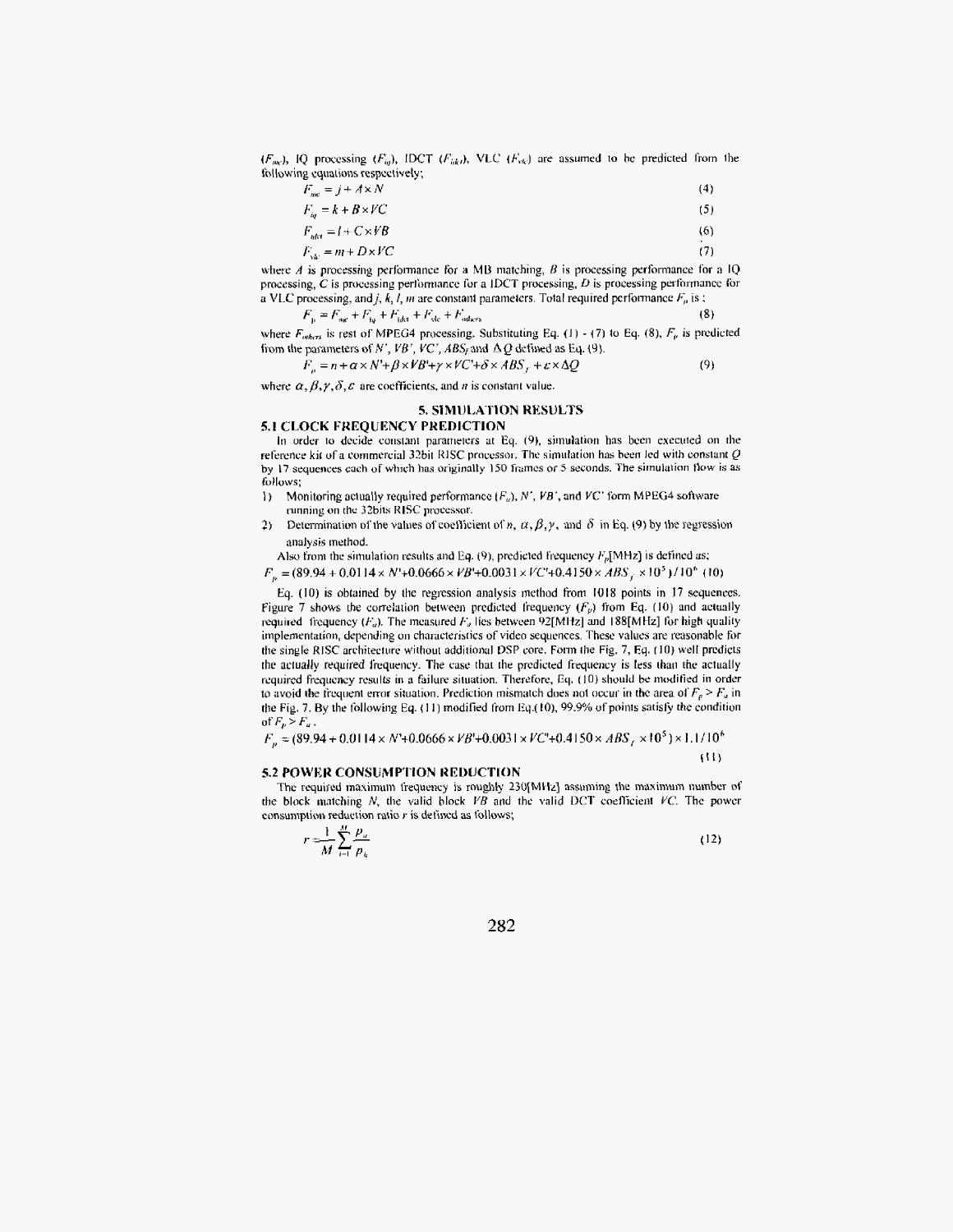where M is the number of frame in a sequence,  $p_u$  is power consumption per frame controlled by our method, and  $p<sub>h</sub>$  is power consumption per frame at conventional method. In the case that the predicted frequency is greater than 100[MHz] and less than equals to 150[MHz], the predicted frequency range becomes 150[MHz]. In this range, for example,  $p_{\nu}$  of the V<sub>&F</sub>-hopping scheme equals to  $12.3$ [mW] from Fig. 3. Figure 8 shows the power consumption reduction ratio  $r$  with four sequences that includes the best case (low-motion sequence "Akiyo") and the worst case (high-motion sequence "Bus") among the 17 sequences. From 82[%] to 65[%] of power reduction is estimated with the V<sub>dd</sub>-V<sub>bb</sub>-hopping scheme.

#### **6. SUMMARY**

Low power approach for MPEG4 visual compression processing applying the feed-forward dynamic voltage frequency management has been presented. Combining the feed-forward dynamic management according to the predicted processing performance and the characterístics of video compression processing, the proposed method achieves minimized power consumption. The simulation results indicate that the forward analysis algorithm well predicts the actual processing performance. By controlling voltage and frequency of a RISC processor dynamically by every frame, from 82% to 65% reduction can be achieved. In on and after 90[nm] technology era, the feed-forward dynamic voltage frequency management adopting the forward analysis algorithm effectively reduces the total power consumption of visual compression processing

# 7. REFERENCES

[1] S. Lee, et al., "Run-time voltage hopping...," in IEEE/ACM Proc. Design Automation Conf., 2000, pp. 806-809.

[2] K. Nose, et al., "Vth-Hopping Scheme to Reduce Subthreshold Leakage...," IEEE J. of Solid-State Circuits, Vol. 37, No. 3, 2002, pp. 413-419.

[3] J. Kao, et al., "A 175-mV Multiply-Accumulate Unit...," IEEE J. of Solid-State Circuits, Vol. 37, No.11, 2002, pp. 1545-1554.





Figure 1. Simulated power consumption of 256KB SRAM in 90[nm] technology.

Figure 2. Block diagram of simulated 32bits RISC.

| Processing function    | Affecting parameters for the      | Parameters |
|------------------------|-----------------------------------|------------|
|                        | processing power                  |            |
| Motion compensation    | Numbers of MB matching            |            |
| Inverse quantization   | Numbers of valid DCT coefficients | VС         |
| Inverse DCT            | Numbers of valid blocks           | VB         |
| Variable length coding | Numbers of valid blocks           | VВ         |

Table 1. Processing function.